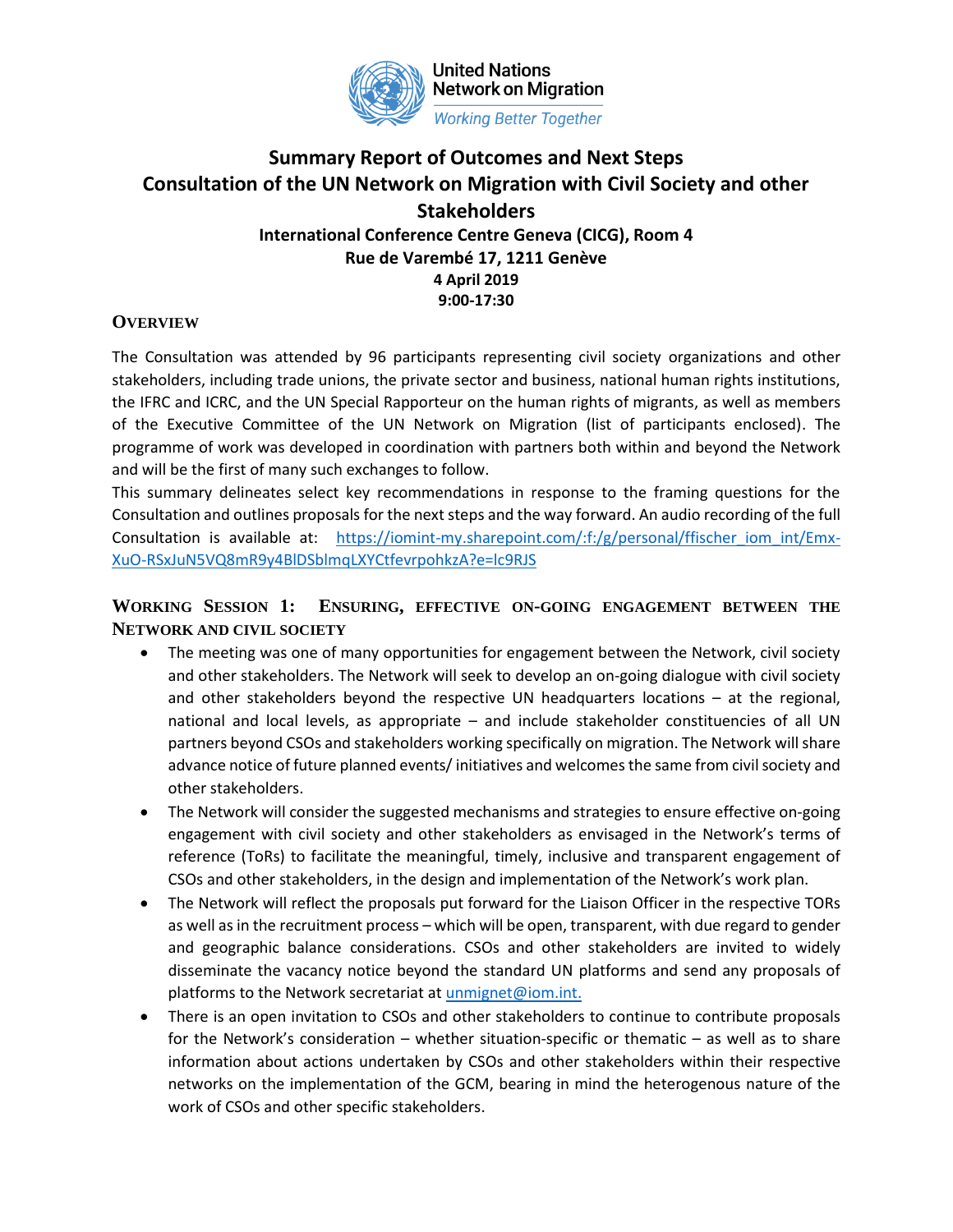• The Network has a role to play in supporting the work of CSOs and other stakeholders on the ground in supporting GCM implementation, including by considering advocating on their behalf in contexts where space for civil society and other stakeholders is constrained. This will be done within the parameters of the Network's TORs.

### **WORKING SESSION 2: THE WORK PLAN AND PRIORITIES OF THE NETWORK<sup>1</sup>**

- The Network will take into account the proposals flowing from the Consultation and those submitted to the Network's secretariat and members of the Executive Committee in further developing the workplan. Civil society and other stakeholders made specific suggestions to include stronger links in the work plan to gender, mixed migration, non-discrimination and to add language that better reflects a migrant-centered and human rights based approach in implementing the GCM.
- Additional proposals for consideration by the Network include: efforts to ensure complementarity between the GCM-related work and that is being undertaken in the context of the Global Compact on Refugees; alignment with 2030 Sustainable Development Agenda and SDG implementation plans; address racism and xenophobia; a balanced approach to the security aspects of migration; access to justice; the direct relationship between labour mobility and economic growth, prosperity and human rights as well as the value of human mobility for its own sake; regularization and regular migration pathways; sustainable integration and reintegration; health and migration; decent work and labour rights; migrant children and youth; climate change; saving the lives of migrants; responsible engagement with private sector, such as on digital technologies; and data protection.
- The work plan will be iterative evolving over time and detailing both the immediate priorities for action as well as the long-term activities and objectives. The Network remains open to suggestions, ideas and dialogue on the work plan, canvassing initiatives already underway, and those that could be taken on in the short-medium/ long term, as well as with respect to harnessing existing or potential synergies. This will be a key component of the annual meetings of the Network with a range of stakeholders as well as the dedicated discussions and consultations to be had with specific actors in varying contexts. More updates will be provided on this as these plans develop.

#### **WORKING SESSION 3: THE START-UP FUND OF THE CAPACITY BUILDING MECHANISM**

- The Fund will be established through memorandums of understanding (MoUs) to be signed by the relevant UN agencies and MPTFO. The envisaged next steps are outlined below and include:
- Formal outreach by Network Coordinator to donor capitals based on earlier consultations, with an initial target for the first year of the Fund a goal of US \$25 million. This would allow for the development of at least one meaningful project under each of the five thematic areas outlined the terms of reference.
- Key actions in the short-medium term include efforts to establish the Steering Committee of the Fund; develop a manual of standard operating procedures to set out more details on the Fund.
- Civil society and other stakeholders will contribute to and participate in the Fund's Steering Committee, within the parameters set out in the Fund's TORs.

 $\overline{\phantom{a}}$ 

 $1$  The draft work plan of the Network was shared with participants ahead of the meeting.